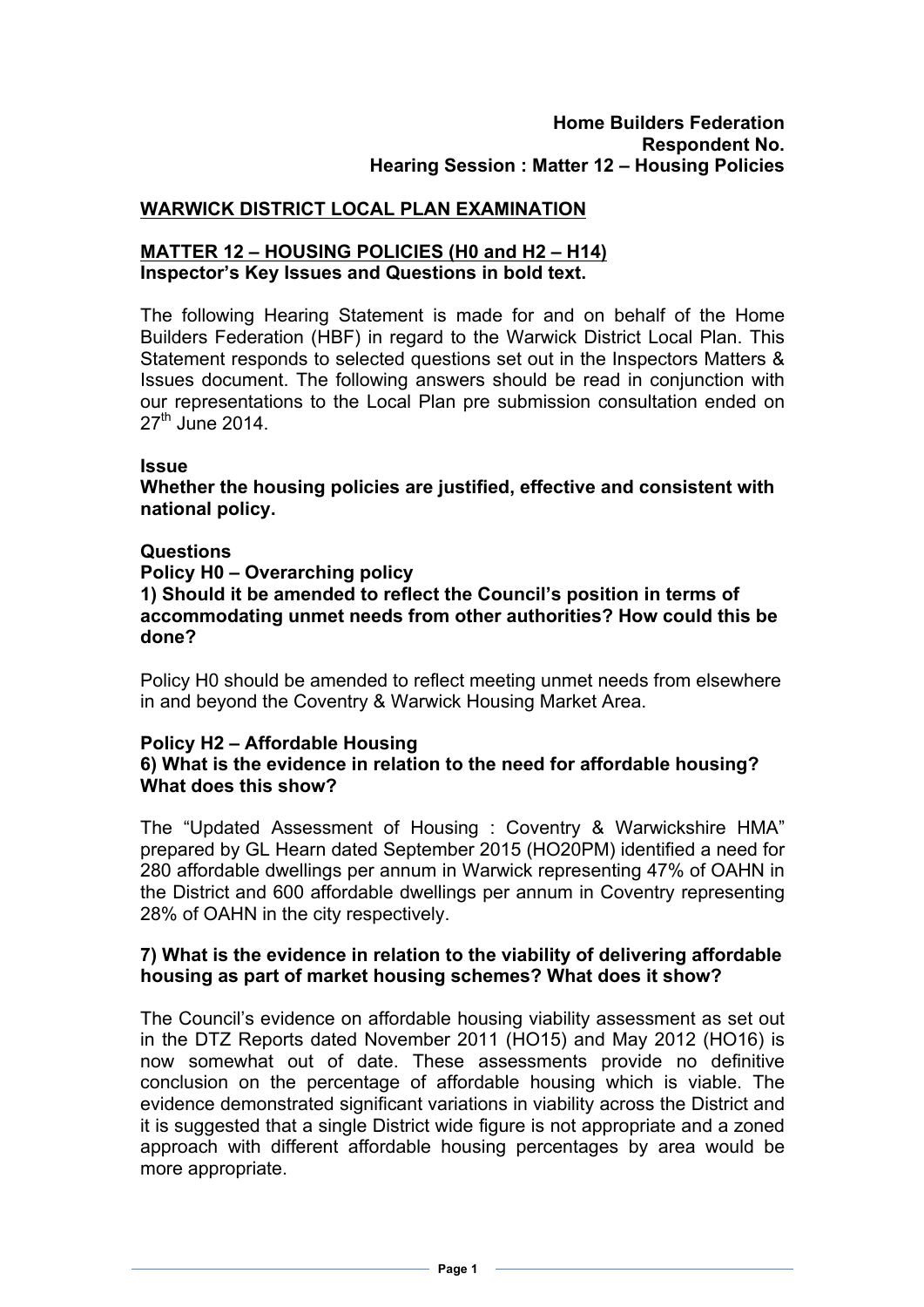#### **8) What is the basis for the requirement for a minimum of 40% affordable housing? Is this figure justified? Does it reflect evidence on viability? Is a single figure for the whole District appropriate and justified? Is there evidence to take a different approach?**

The Affordable Housing Statement of Common Ground between Warwick District Council and Coventry City Council (see Table 1 of Appendix C of the Council's Matter 2 Hearing Statement) proposes a blended affordable housing provision of 40% to meet Warwick's affordable housing needs and unmet affordable housing needs from Coventry.

As outlined by the Councils the relationship between affordable housing need and delivering affordable housing to meet that need especially via a redistribution of unmet needs from one authority to another is complex. Therefore Table 1 in the Statement of Common Ground is only illustrative. Indeed viability constraints on development in Coventry mean affordable housing delivery in the city will be less than 28% so a higher proportion of Coventry's unmet needs are for affordable housing than illustrated. However a higher affordable housing provision in Warwick to meet this unmet affordable housing need would also be unviable. Therefore it is inevitable that some affordable housing needs will remain unmet.

## **9) Should the policy be worded to reflect the fact that provision of affordable housing is achieved through agreement or unilateral undertaking? i.e. should it refer to affordable housing being sought?**

The wording of Policy H2 should be modified to refer to affordable housing provision "being sought".

# **10) In light of current national policy (following the Court of Appeal judgement in May 2016) are the thresholds of 10 and 5 dwellings appropriate and consistent with national policy?**

The thresholds are not appropriate therefore Policy H2 should be modified to be consistent with national policy.

# **11) Is the policy sufficiently flexible, particularly in terms of the effect on viability and the potential for off-site contributions?**

The policy provides flexibility by allowing negotiation on unviable schemes however the cumulative impact of policy expectations should not be set so high that development is threatened and the majority rather than the minority of development schemes are individually negotiated.

# **12) Is the policy consistent with national policy in relation to the definition of affordable housing and the type of provider?**

Bullet Points (v) and (vii) of the Policy are more restrictive than national policy.

# **Policy H4 – Securing a mix of housing**